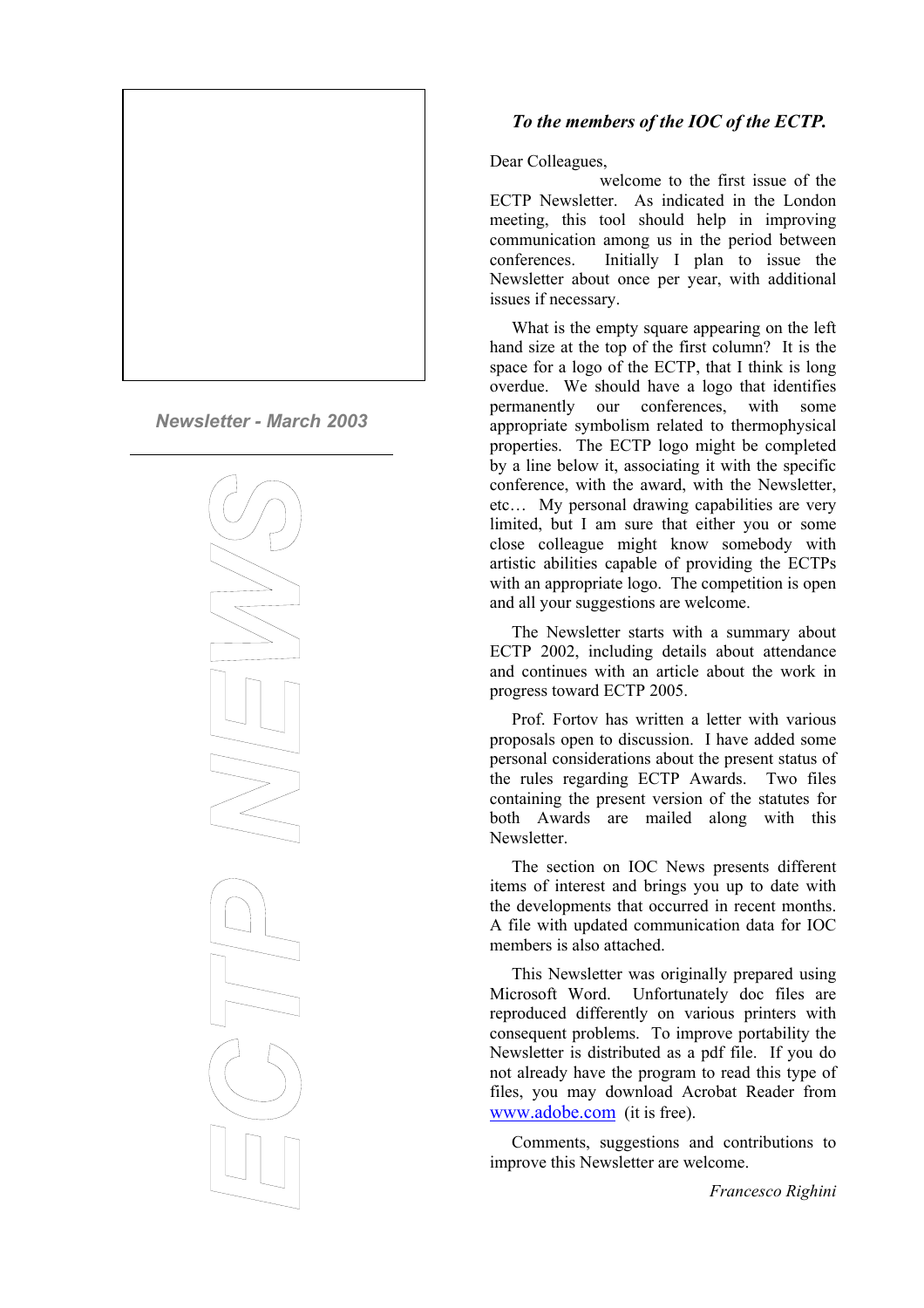## *About ECTP 2002*

The 16th ECTP conference was held at Imperial College (London, UK) during 1-4 September 2002. The conference included 159 oral and 133 poster papers, specially arranged technical meetings, and discussion workshops.

The conference began on the Monday morning with three plenary lectures by *Professor Dominic Tildesley* (Unilever Research plc), *Dr Steve Garwood* (Rolls Royce plc), and *Professor Geoff Maitland* (Schlumberger Cambridge Research), all leading figures from industries in which thermophysical properties play a major role. *Professor Tildesley* described the way in which mesoscopic simulation of fluids was playing a role in the design of new products in the personal care and food industries, *Dr. Garwood* set out the areas of materials science at high temperatures that were vital to the jet-engine designs of the future and *Professor Maitland* described the ways in which molecular sciences were helping to design fluids for the enhanced recovery of oil from geological formations. These talks set the context of applications for the field of thermophysics and illustrated how fundamental science in the area was vital.

From Monday afternoon until Wednesday

 afternoon the conference comprised three parallel sessions of oral scientific presentations or other technical events. The sessions were well attended and the quality of the presentations and the scientific content high. Poster sessions were held on the Monday and Tuesday evenings and an exhibition, co-located with the two poster sessions, ran throughout the conference. These poster sessions were very effective in bringing people into contact and engendered considerable discussion. The workshop on *Development of a standard for Contact Transient Methods* stimulated lively debate and, in the afternoon, a discussion forum on *Coordination of thermophysics in Europe*, contained overviews from key members of European thermophysics clubs and societies, followed by a presentation on a new idea for a European Virtual Institute for Thermal Metrology (EVITherM).

During the conference the Netzsch Young Scientist Award was made to *Dr Brian Monaghan* of Wollongong University, Australia (and formerly of NPL) and the ECTP Award made to *Dr Kosta Maglic* of the Vinca Institute of Nuclear Science, Yugoslavia who was honored for his outstanding contributions to research on the thermophysical properties of matter and dissemination of its results.



#### **Attendance by Country**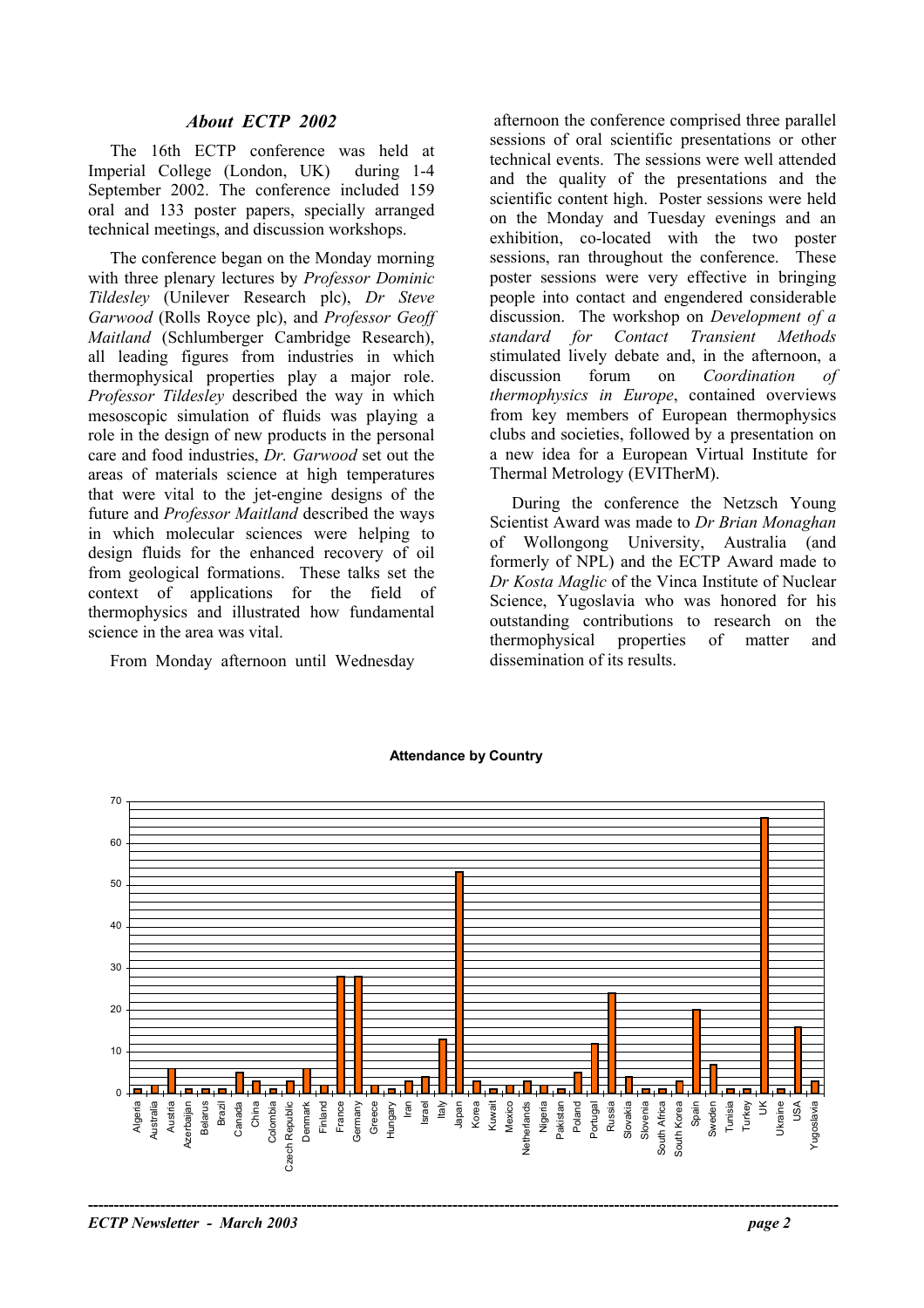All papers submitted, oral and poster, were presented on a CD-ROM. The papers are to be published in one of three journals, *Fluid Phase Equilibria*, *High Temperatures - High Pressures* or *International Journal of Thermophysics*, depending upon the authors' choice and a satisfactory review.

ECTP 2002 was attended by over 340 delegates from 42 countries. The chart in the previous page shows a breakdown of attendance by country, UK being greatest and Japan a strong second, with France, Germany, Russia and Spain close behind. The overall aim that we had of securing high quality scientific papers was broadly achieved and there was a real sense of community generated at the event. Nevertheless it is perhaps helpful to record some comments from the surveys conducted among participants so as to guide future conferences. On the positive side there was general appreciation of the use of electronic means of communication of material. In addition, the poster sessions that combined a social function with viewing of the posters seemed a great success. There was also support for the use of a venue in which everything was close by. On the negative side it was felt that the time allowed for oral presentations was too brief. It was felt this inhibited formal discussion and clear exposition.

> *W.A. Wakeham J. Regdrove J.P.M. Trusler V. Vesovic*

# *Toward ECTP 2005*

 $\mathcal{L}_\text{max}$ 

The ECTP conferences will continue in 2005. The seventeenth ECTP will be held in Bratislava, the capital of Slovak Republic. The objective of the conference is to bring together people interested in thermophysics and related sciences working in the field of research and technology. The conference will be organized by two different groups; the first one - the Institute of Physics, Slovak Academy of Sciences in Bratislava together with the

Constantine the Philosopher University in Nitra will have overall control of the conference and responsibility for the solid part of the scientific program. The second group the University of Pau in France will be responsible for the fluids part of the scientific program. Based on previous experiences and following consultations with the International Organizing Committee, the ECTP 2005 will consist of several invited lectures covering target areas of thermophysics and its application and of oral and poster presentations. The conference will be completed with an exhibition where companies and laboratories can present their products and services. Workshops in several areas (possibly in Transient Techniques, Solidification Phenomena, Petroleum Fluids,…) will be organized. Two Awards - the *European Thermophysical Properties Conference Award* for lifetime achievements in thermophysics and the *Netzsch Thermophysical Properties Award for Young Scientist* - will be presented during the conference.

The conference will cover traditional areas of thermophysics, i.e. measurement, theory, modeling and applications in technology, heat transport and thermodynamics of solids and fluids. Technological processes and engineering application will be a target of the conference. Modern materials based on nanotechnology where transport properties and thermodynamics play a dominant role will have a significant space for presentations. Advanced surface treatments of materials using a broad range of technologies to produce high performance and/or innovative multicomponent, nanoscale and functionally graded surface coatings and thin films should present a vital interest to people from both research and industry. Presentations dealing with thermodynamic, heat transport and radiation/absorption properties of such layers will be included in the program. We expect biomedical and food application, refrigerants and petroleum fluids to represent a vital area of rapidly growing research and applications.

The Organizers will try to create a warm and productive atmosphere for discussions between academia and industry. Special attention will be paid to the participation of young researches to support the continuity of the activities. The conference will be held at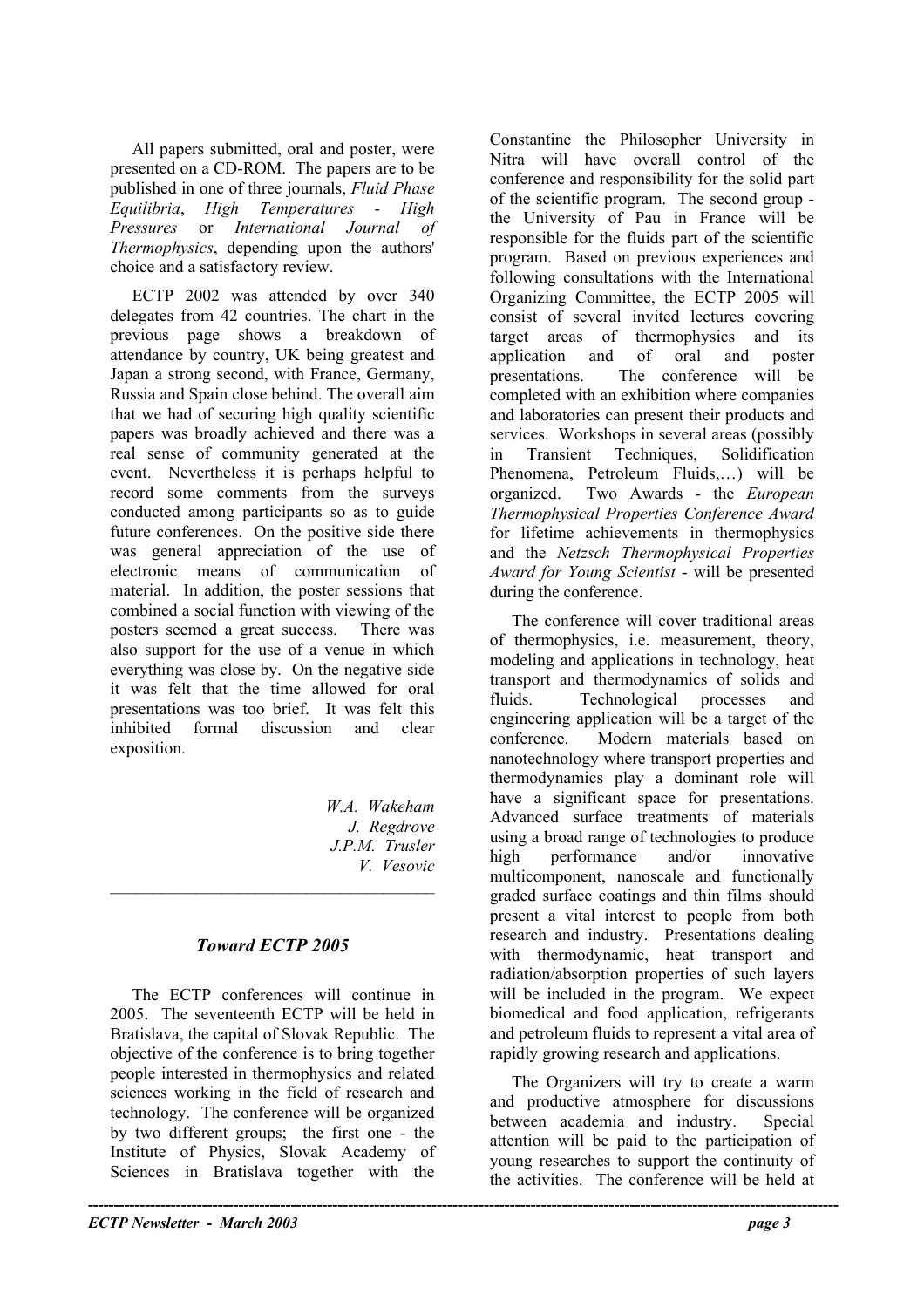the beginning of September when stable and convenient weather usually occurs in Central Europe. Bratislava is situated in a marvelous countryside on the Danube and at the foot of the Carpathian Mountains close to the Slovakia – Austria border. It is easily reachable by various means of transport: airplanes, trains, coaches and cars. Two airports are situated at distances of 20 km (Bratislava airport) and 60 km (Vienna airport). Regular buses from both airports bring participants to the center of the city. Rent car agencies can be found at each airport. There are regular train connections to Vienna, Prague, Warszawa and Budapest and good highways to Vienna, Budapest, and Prague support regular bus and car travel. Public transport and taxi services are well developed in Bratislava, thus every point of the city can be easily reached. Accommodation of various levels can be arranged from reasonably priced hostels up to 5 stars hotels.

We look forward to meet again all of you in Bratislava in September 2005.

> *L. Kubicar J. L. Daridon L. Vozar*

*A letter from Prof. Fortov*

 $\mathcal{L}_\text{max}$ 

*The following letter was received from Prof. V. Fortov in November 2002. Since it raises topics of general interest, it is reproduced here with the approval of the sender…*

Doctor Francesco Righini IOC Secretary

Thank you very much for your E-mail on 14 October, 2002 and big work on preparation of the Minutes of the IOC meeting. Although unfortunately I was not able to attend at the meeting, Dr. Petrov told me about it and I approve in full its decisions expounded in the **Minutes** 

I would like to make some comments on the future ECTP that may be a subject for discussion.

- 1. Due to development of communication facilities, we can change both the procedure of submitting and presentation. I suppose that the abstracts must be available on the Web site before the Conference. In addition to the oral and poster presentations the session of electronic presentation (with the voice of speaker) may be discussed. The author of the electronic presentation can answer question in real time via INTERNET.
- 2. I think the papers, submitted electronically, can be available before the Conference. In this case the presentation at the Conference may be short, and it will be more time for questions and discussion.
- 3. The most if not all of recipient of ECTP Award were the members of IOC. I suppose that it is not very good. I think that the nomination procedure must be changed and the rules must be more flexible. The list of nominees must involve the broader quantity of active working and well known thermophysicists. We can take into account the experience of ASME on Yeram Touloukian Award and some other nominations.

Kindest regards,

*V. Fortov.*

# *Rules for ECTP Awards*

In relation to item 3 of the letter of Prof. Fortov (printed above), you will find along with this issue of the Newsletter two files that contain the rules that were established years ago for

a) the ECTP Award

**----------------------------------------------------------------------------------------------------------------------------------------**

b) the Netzsch Award (for younger scientists)

Some considerations are necessary regarding items related to the Awards:

- some of the rules are obsolete and need to be changed (ECTPs have changed to once every three years)
- sometimes in the past we have not followed some of the rules (to my knowledge the